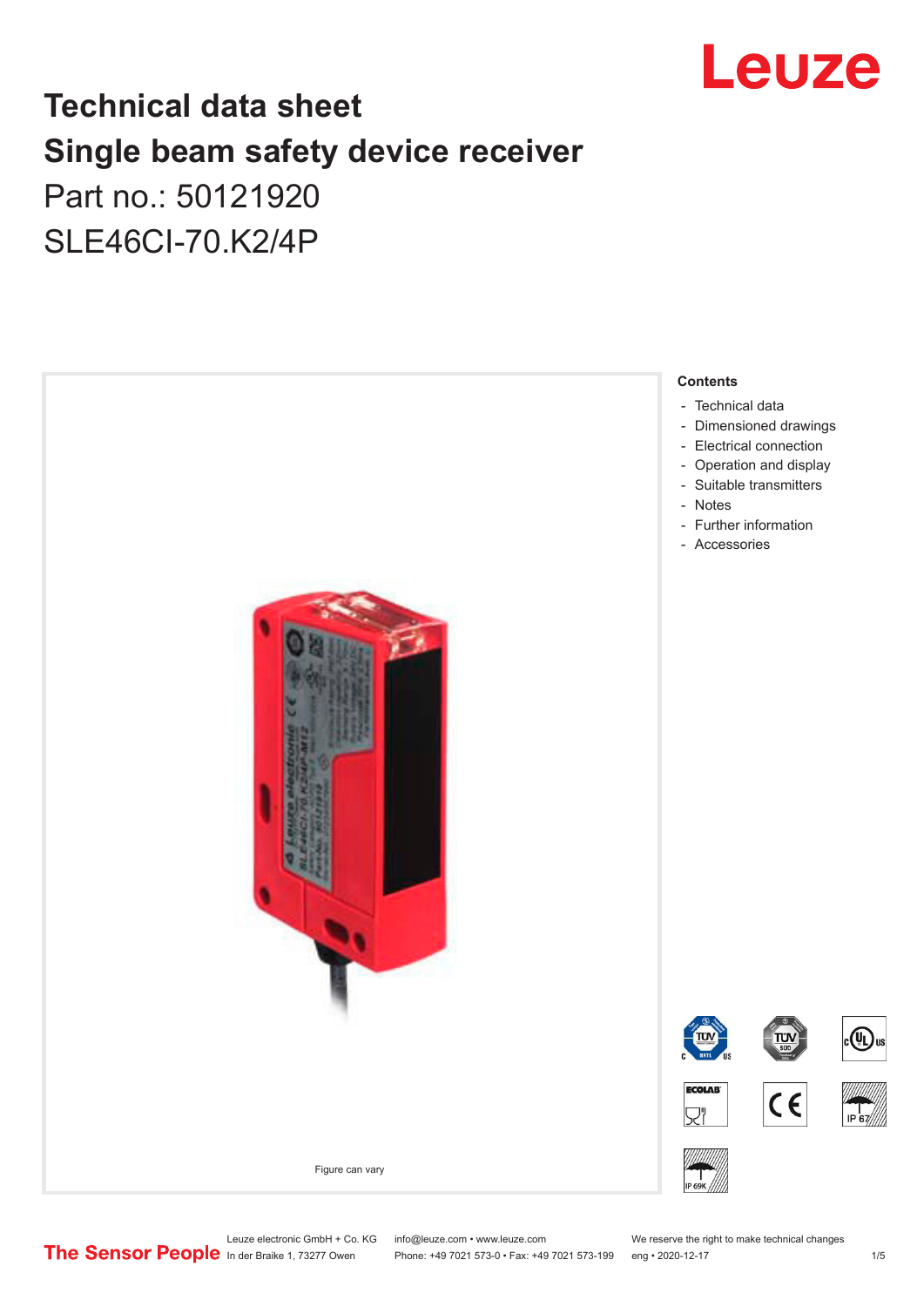# <span id="page-1-0"></span>**Technical data**

# Leuze

#### **Basic data**

| <b>Basic data</b>                              |                                                                                                         |
|------------------------------------------------|---------------------------------------------------------------------------------------------------------|
| <b>Series</b>                                  | 46C                                                                                                     |
| <b>Functions</b>                               |                                                                                                         |
| <b>Functions</b>                               | Alignment indicator                                                                                     |
|                                                | Diagnostic output                                                                                       |
|                                                |                                                                                                         |
| <b>Characteristic parameters</b>               |                                                                                                         |
| <b>Type</b>                                    | 2, IEC/EN 61496, in combination with a<br>suitable test monitoring unit, e.g. MSI-<br>TR <sub>1</sub> B |
| SIL                                            | 1, IEC 61508, in combination with a<br>suitable test monitoring unit, e.g. MSI-<br>TR <sub>1</sub> B    |
| <b>SILCL</b>                                   | 1, IEC/EN 62061, in combination with a<br>suitable test monitoring unit, e.g. MSI-<br>TR <sub>1</sub> B |
| Performance Level (PL)                         | c, EN ISO 13849-1:2008, In combination<br>with a suitable test monitoring unit, e.g.<br>MSI-TR1B        |
| MTTF <sub>a</sub>                              | 400 years, EN ISO 13849-1                                                                               |
| Mission time T <sub>M</sub>                    | 20 years, EN ISO 13849-1                                                                                |
| Category                                       | 2, EN ISO 13849:2008, In combination<br>with a suitable test monitoring unit, e.g.<br>MSI-TR1B          |
| <b>Electrical data</b>                         |                                                                                                         |
| <b>Protective circuit</b>                      | Polarity reversal protection                                                                            |
|                                                | Short circuit protected                                                                                 |
|                                                |                                                                                                         |
| Performance data                               |                                                                                                         |
| Supply voltage $U_{B}$                         | 24 V, DC, -20  20 %, Incl. residual<br>ripple                                                           |
| Residual ripple                                | 10 %, From $U_{\rm R}$                                                                                  |
| <b>Open-circuit current</b>                    | 015mA                                                                                                   |
|                                                |                                                                                                         |
| Outputs                                        |                                                                                                         |
| Number of digital switching outputs 2 Piece(s) |                                                                                                         |
| <b>Switching outputs</b>                       |                                                                                                         |
| Switching voltage high, min.                   | 22 V                                                                                                    |
| Switching voltage low, max.                    | 2 V                                                                                                     |
| Switching voltage, typ.                        | 23 V                                                                                                    |
| Voltage type                                   | DC                                                                                                      |
| Switching current, max.                        | 100 mA                                                                                                  |
| Switching voltage                              | high: $\geq (U_{B} - 2V)$                                                                               |
|                                                | Low: $\leq 2V$                                                                                          |
|                                                |                                                                                                         |
| <b>Switching output 1</b><br><b>Assignment</b> | Connection 1, conductor 2                                                                               |
| <b>Switching element</b>                       | Transistor, PNP                                                                                         |
| <b>Switching principle</b>                     | Dark switching                                                                                          |
| <b>Function</b>                                | Diagnostic output                                                                                       |
|                                                |                                                                                                         |
| <b>Switching output 2</b>                      |                                                                                                         |
| <b>Assignment</b>                              | Connection 1, conductor 4                                                                               |
| <b>Switching element</b>                       | Transistor, PNP                                                                                         |
| <b>Switching principle</b>                     | Light switching                                                                                         |
| <b>Function</b>                                | Switching output                                                                                        |

| <b>Timing</b>                      |                             |
|------------------------------------|-----------------------------|
| <b>Switching frequency</b>         | 250 Hz                      |
| <b>Response time</b>               | $2.5$ ms                    |
| <b>Readiness delay</b>             | 300 ms                      |
| <b>Connection</b>                  |                             |
|                                    |                             |
| <b>Number of connections</b>       | 1 Piece(s)                  |
| <b>Connection 1</b>                |                             |
| <b>Function</b>                    | Signal OUT                  |
|                                    | Voltage supply              |
| Type of connection                 | Cable                       |
| <b>Cable length</b>                | 2,000 mm                    |
| <b>Sheathing material</b>          | <b>PUR</b>                  |
| <b>Number of conductors</b>        | 4-wire                      |
| Wire cross section                 | $0.21 \text{ mm}^2$         |
|                                    |                             |
| <b>Mechanical data</b>             |                             |
| Design                             | Cubic                       |
| Dimension (W x H x L)              | 20.5 mm x 76.3 mm x 44 mm   |
| <b>Housing material</b>            | Plastic                     |
| <b>Plastic housing</b>             | PC-PBT                      |
| Lens cover material                | Plastic / PMMA              |
| Net weight                         | 100 <sub>g</sub>            |
| <b>Housing color</b>               | Red                         |
| <b>Type of fastening</b>           | Through-hole mounting       |
| <b>Compatibility of materials</b>  | <b>ECOLAB</b>               |
|                                    |                             |
| <b>Operation and display</b>       |                             |
| Type of display                    | LED                         |
| <b>Number of LEDs</b>              | 2 Piece(s)                  |
|                                    |                             |
| <b>Environmental data</b>          |                             |
| Ambient temperature, operation     | $-30$ 60 °C                 |
| Ambient temperature, storage       | -30  70 °C                  |
|                                    |                             |
| <b>Certifications</b>              |                             |
| Degree of protection               | IP 67                       |
|                                    | <b>IP 69K</b>               |
| <b>Protection class</b>            | III, Rating voltage 50 V    |
| <b>Certifications</b>              | c TÜV NRTL US               |
|                                    | c UL US                     |
|                                    | TÜV Süd                     |
| <b>Standards applied</b>           | IEC 60947-5-2, IEC/EN 61496 |
| <b>Classification</b>              |                             |
| <b>Customs tariff number</b>       | 85365019                    |
| eCl@ss 5.1.4                       | 27272701                    |
| eCl@ss 8.0                         | 27272701                    |
| eCl@ss 9.0                         | 27272701                    |
| eCl@ss 10.0                        | 27272701                    |
| eCl@ss 11.0                        | 27272701                    |
| <b>ETIM 5.0</b>                    | EC001831                    |
| <b>ETIM 6.0</b><br><b>ETIM 7.0</b> | EC001831<br>EC001831        |

EDIZE BRAINING SINGLET ON MEDICAL SECTION CONTROL THOMAS CONTROVERS ON MEDICAL STRAINING UNIVERSIDE IN THE SECTION OF THE PRINCIPLE IN DIRECTION OF THE PRINCIPLE IN DIRECTION OF THE PRINCIPLE IN THE SECTION OF THE PRINCIPL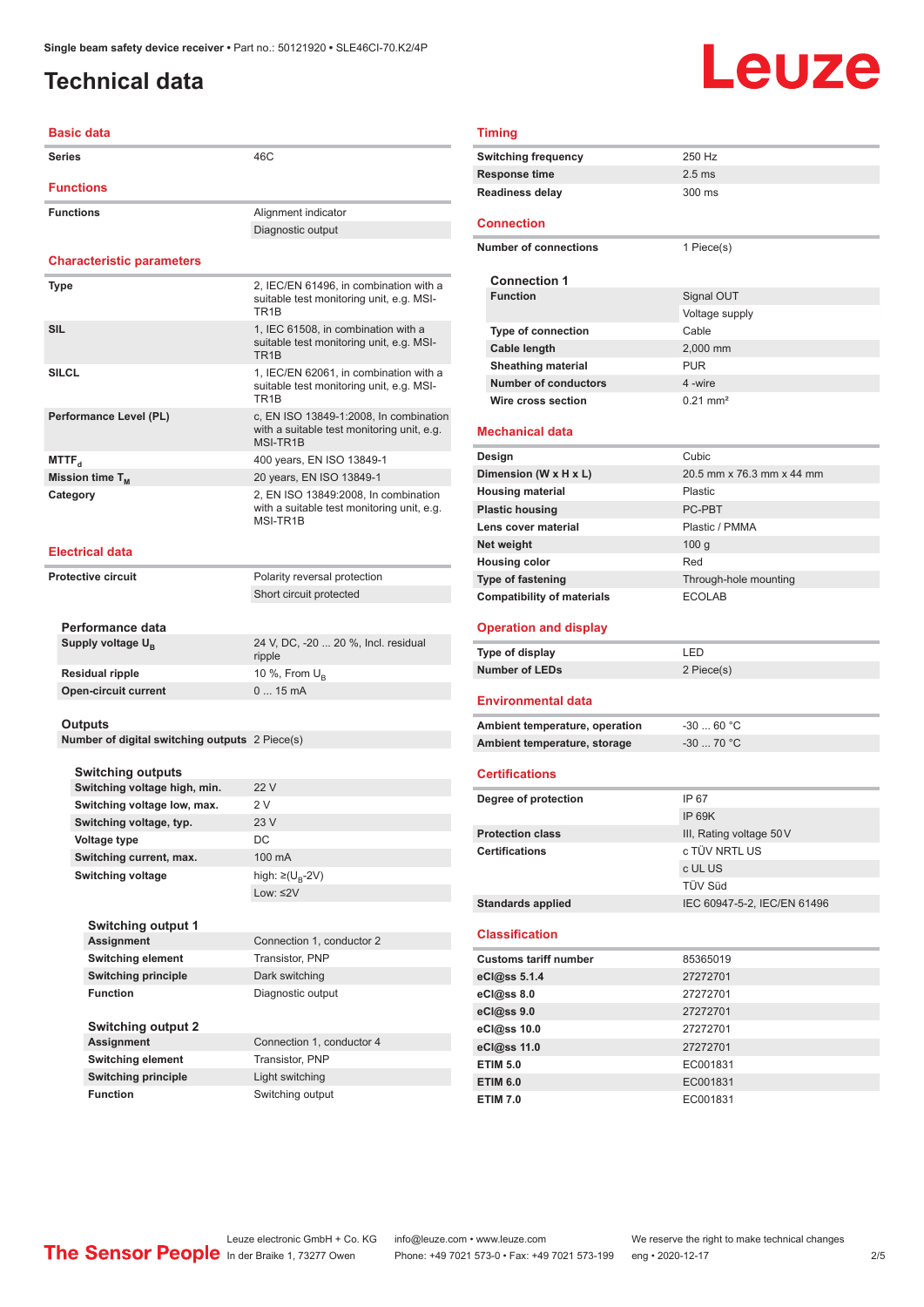## <span id="page-2-0"></span>**Dimensioned drawings**

Leuze

All dimensions in millimeters



- A Optical axis
- B Transmitter and receiver
- C Green/yellow indicator diodes

## **Electrical connection**

#### **Connection 1**

| <b>Function</b>             | Signal OUT          |
|-----------------------------|---------------------|
|                             | Voltage supply      |
| <b>Type of connection</b>   | Cable               |
| Cable length                | 2,000 mm            |
| <b>Sheathing material</b>   | <b>PUR</b>          |
| Cable color                 | <b>Black</b>        |
| <b>Number of conductors</b> | 4 -wire             |
| Wire cross section          | $0.21 \text{ mm}^2$ |

#### **Conductor color Conductor assignment**

| <b>Brown</b> | $+24V$     |
|--------------|------------|
| White        | Diagnosis  |
| <b>Blue</b>  | <b>GND</b> |
| <b>Black</b> | <b>OUT</b> |
|              |            |

# **Operation and display**

#### **LED Display Meaning 1** Green, continuous light **Ready** Ready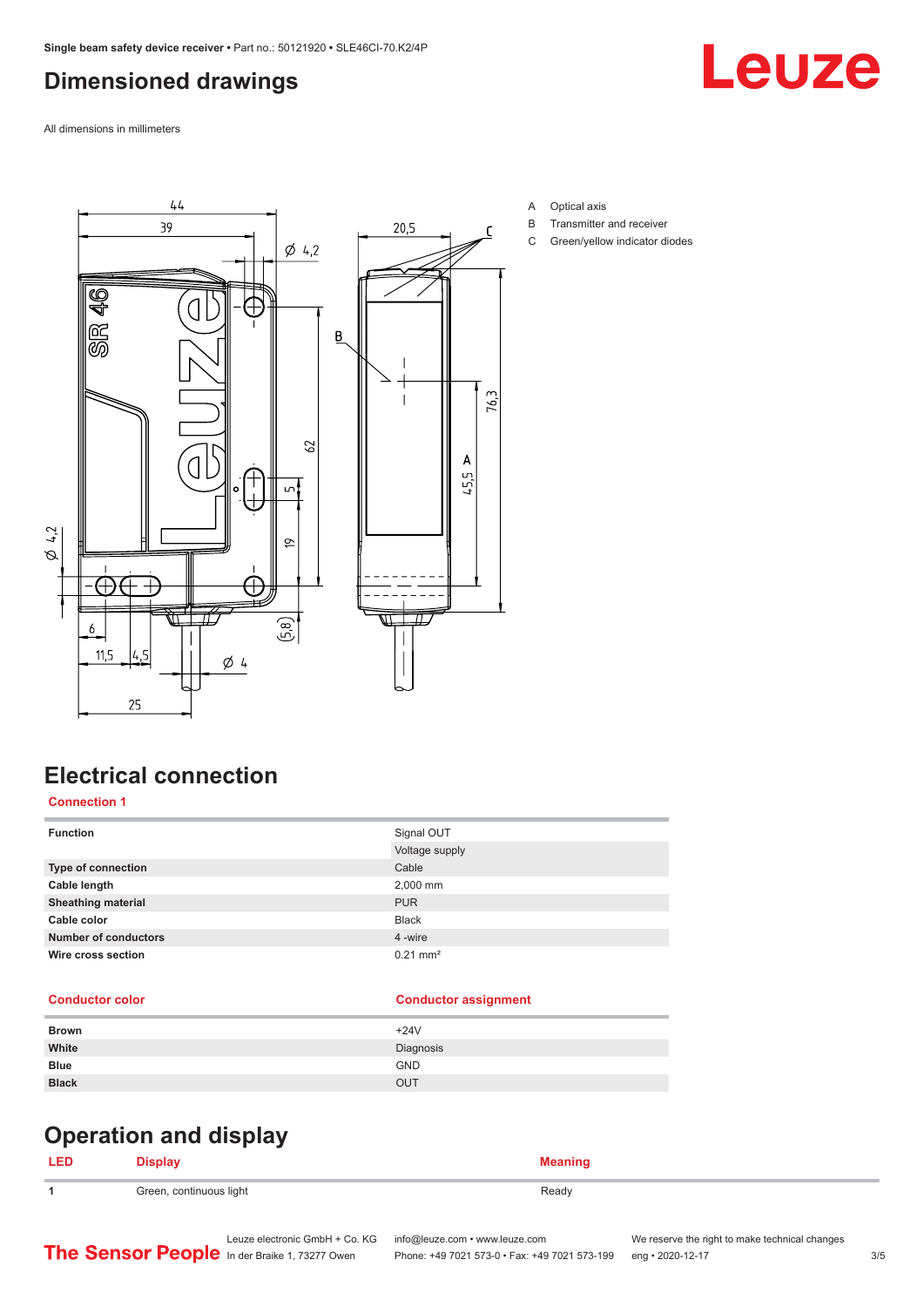#### <span id="page-3-0"></span>**Operation and display**

| <b>LED</b>     | <b>Display</b>           | <b>Meaning</b>  |
|----------------|--------------------------|-----------------|
| $\overline{2}$ | Yellow, continuous light | Light path free |

#### **Suitable transmitters**

|   | Part no. | <b>Designation</b> | <b>Article</b>                           | <b>Description</b>                                                                                                                                     |
|---|----------|--------------------|------------------------------------------|--------------------------------------------------------------------------------------------------------------------------------------------------------|
| I | 50121912 | SLS46CI-70.K28     | Single beam safety<br>device transmitter | Operating range: 5  70 m<br>Operating range limit: 5  80 m<br>Light source: LED, Infrared<br>Response time: 2.5 ms<br>Connection: Cable, 2,000 mm, PUR |

#### **Notes**





#### **For UL applications:** ª Certification: UL 508, C22.2 No.14-13

 $\%$  Only for use in "class 2" circuits

ª These proximity switches shall be used with UL Listed Cable assemblies rated 30V, 0.5A min, in the field installation, or equivalent (categories: CYJV/ CYJV7 or PVVA/PVVA7)

## **Further information**

• Light source: Average life expectancy 100,000 h at an ambient temperature of 25 °C

#### **Accessories**

#### Connection technology - Connection unit

|                              | Part no. | <b>Designation</b> | <b>Article</b> | <b>Description</b> |
|------------------------------|----------|--------------------|----------------|--------------------|
| <b>Control Control</b><br>سي | 547958   | MSI-TR1B-01        | Safety relay   |                    |

Leuze